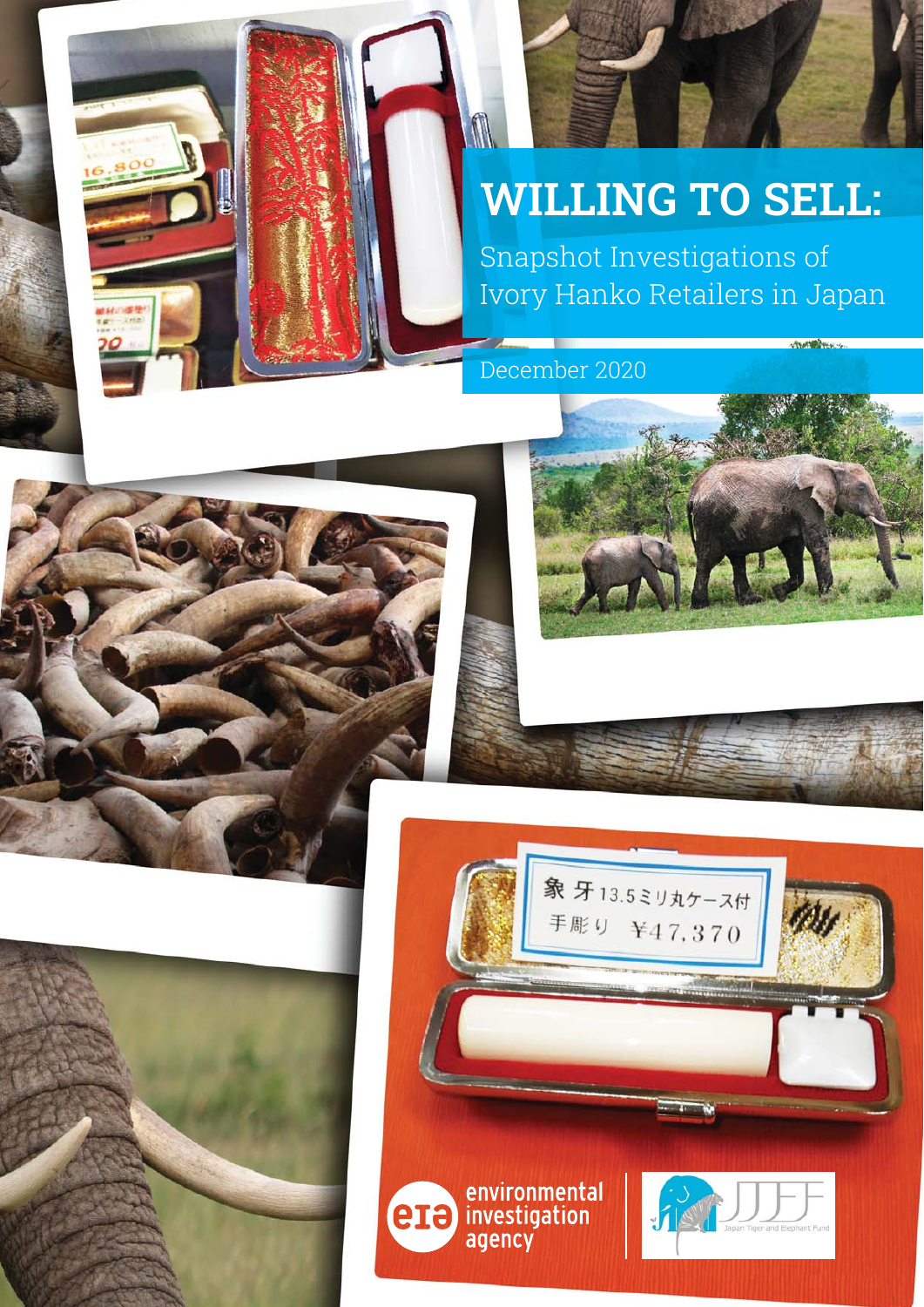

#### **ABOUT EIA**

The Environmental Investigation Agency US (EIA) is an international non-government organization committed to combating environmental crime. For over 30 years as a nonprofit organization, EIA has pioneered the use of undercover investigations to expose environmental crime around the world. Intelligence reports, documentary evidence, campaigning expertise and an international advocacy network enable EIA to achieve far-reaching environmental protection by spurring changes in market demand, government policy, and enforcement related to global trade in wildlife and environmental products. Learn more about EIA's Japan-focused elephant ivory campaign at www.eia-global.org/subinitiatives/japan

#### **ABOUT JTEF**

The Japan Tiger and Elephant Fund (JTEF), a non-profit and non-government organization, contributes to protecting the world of wildlife by representing their voice and interests, so that global biodiversity and the natural environment of human beings will be conserved. JTEF has committed to combating wildlife crime related to Japan and eradicating unsustainable wildlife trade by researching wildlife markets, analyzing the legal systems, keeping contact with the law enforcement communities, and working together with international/ domestic organizations sharing the same goals. Learn more at www.jtef.jp

#### **ACKNOWLEDGMENTS**

The Environmental Investigation Agency, Inc. wishes to thank Shared Earth Foundation, the Tilia Fund, and several private donors for their support.

© Environmental Investigation Agency, Inc. (US) and Japan Tiger and Elephant Fund 2020.

#### **EIA US**

PO Box 53343 Washington DC 20009 **IISA** 

**T:** +1 202 483-6621 **E:** info@eia-global.org **eia-global.org**

#### **JAPAN TIGER AND ELEPHANT FUND**

2-5-4 Toranomon Suehiro Building 3F Minato-ku Tokyo 105-0001, Japan

**T:** +81 3-3595-8088 **E:** hogokikin@jtef.jp **jtef.jp**

# **EXECUTIVE SUMMARY**

**Japan is home to the world's largest legal domestic ivory market, and its weak ivory trade controls enable consistent trafficking in ivory, including illegal exports.** 

Because 80 percent of Japan's ivory consumption is for hanko (signature seals), it is important to understand the role that hanko retailers play in the ivory trade. EIA and JTEF completed two snapshot investigations in 2020 as a follow-up to a similar 2018 investigation to determine retailers' willingness to sell an ivory hanko knowing the customer planned to export it, which is illegal.

In one investigation of 100 retailers in three large urban areas, 38 percent of the retailers who responded to the investigator (29/76) agreed to sell an ivory hanko knowing it would be exported. In 2018, these same retailers had declined to sell. Of the 41 ivory hanko retailers investigated in Tokyo, 39 percent (16/41) agreed to sell ivory with the understanding that it would be exported.

In another investigation targeting 150 hanko retailers across Japan, 91 percent of the retailers (81/89) who responded to the investigator said they were willing to sell an ivory hanko with the understanding that it would be exported. Most retailers were aware that taking an ivory hanko outside of Japan is illegal and, in some cases, retailers gave guidance to the investigator on how to circumvent the authorities to successfully export ivory. Results reveal that most sellers are aware that ivory exports are illegal and remain willing to engage in a sale knowing the ivory product would be exported, indicating that the Government of Japan's awarenessraising efforts have failed. The only way the Government of Japan can fix its significant ivory trade problems is by closing its domestic ivory market and effectively enforcing its laws and regulations.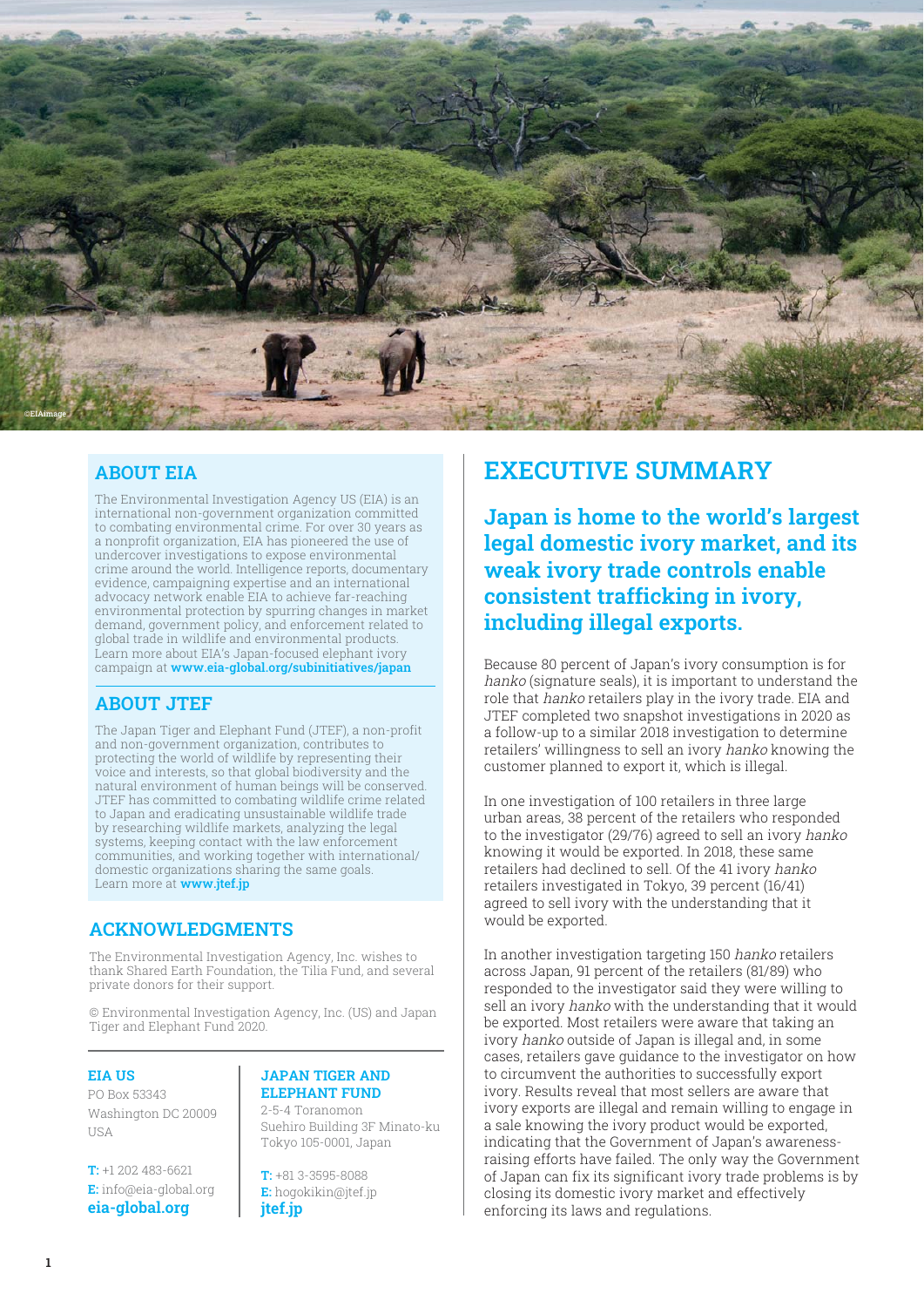

## **BACKGROUND: JAPAN'S DOMESTIC IVORY MARKET**

Since 1970, more than 262,000 African elephants (Loxodonta) have been killed to supply the Japanese ivory market.<sup>1</sup> Ivory was popularized as a luxury item for hanko name seals by the ivory industry in the 1970s, leading to a dramatic increase in demand for ivory and fueling elephant poaching across Africa. $^{\rm 2}$  In 1989, the global community agreed to ban the international ivory trade under the Convention on International Trade in Endangered Species of Wild Fauna and Flora (CITES) in response to the poaching crisis. Japan is the only country to have twice been allowed to import ivory from southern African nations after the CITES international ban, in 1999 and again in 2008.

In 2016, responding to the resurgence in poaching of African elephants, $^{\rm 3}$  CITES Parties agreed by consensus that domestic ivory markets that contribute to poaching or illegal trade should be closed as a matter of urgency, pursuant to the revised CITES Resolution Conf. 10.10, Trade in elephant specimens. Despite the CITES decision, the Government of Japan has continued to protect its domestic ivory market, believing it does not violate the decision language, and maintains the largest active legal ivory trade of any nation today.

Japan's legalized stockpile of whole tusks and cut pieces totals nearly 260 metric tons, including 185 metric tons of whole tusks (December 2019) $^{\rm 4}$  and 74.1 metric tons of cut pieces (March 2019). $^{\circ}$  As of July 2020, there were 16,175 ivory trading facilities managed by 12,886 registered ivory dealers in Japan.<sup>6</sup> Tokyo is home to 2,936 ivory trading facilities managed by 2,525 dealers registered with the government, accounting for 18 percent of the trading facilities across the country.<sup>7</sup>

The Government of Japan claims its market is under strict control, but in reality its poorly-implemented regulatory system is riddled with loopholes that enable illegal ivory trade within Japan and sustained illegal

exports.<sup>8</sup> While the Government of Japan has made superficial efforts to control the trade by amending its regulations over the past several decades, its reforms have proven largely ineffective.<sup>9</sup>

At the core of Japan's ivory controls is the tusk registration system based on the Law for the Conservation of the Endangered Species of Wild Fauna and Flora (LCES). $^{10}$  The registration system is the path for ivory to legally enter the market. However, proof of legal origin and acquisition has never been a requirement of the system even though it is a CITES obligation. Third party statements, such as a letter from a friend or family member of the ivory owner, have until recently been routinely accepted as adequate documentation of legality for tusk registration purposes instead of objective evidence such as customs documents or purchase receipts. In July 2019 a carbon dating requirement was implemented for whole tusk registration to prove that their age pre-dates the 1989 CITES ivory ban. However, a vast amount of ivory from potentially illegal sources may have already been legalized and introduced into the legal domestic market since the registration scheme was established in 1995.<sup>11</sup> Another serious loophole is that cut pieces of an ivory tusk are exempt from registration requirements; a trader can avoid costly carbon testing by cutting a tusk into pieces. Furthermore, once a tusk is cut, not only is the registration no longer required, but it is impossible to track and distinguish the individual pieces since marking is not required.

Ivory retailers are therefore engaging in seemingly legal domestic sales that often result in illegal ivory exports. Japan's legal domestic market is supplying the illegal international ivory trade and thus undermining other nations' bans on domestic ivory trade. Since January 2018 through December 14, 2020, at least 76 seizures of ivory from Japan have been made in other nations, with the majority occurring in China.<sup>12</sup> These products, including hanko blanks, statues and other carvings, jewelry, scroll painting shaft heads, and whole tusks, have largely been found in packages sent through the mail and identified by the importing country's authorities. A recent study of 422 Chinese consumers who traveled to Japan after China's ivory ban went into effect found that 19 percent planned to purchase ivory and an estimated 12 percent actually did make an ivory purchase.<sup>13</sup> Of those that purchased ivory, 35 percent brought ivory home by plane, 32 percent had the shop mail it to them in China, and 10 percent mailed it back to China themselves.

Eighty percent of Japan's raw ivory consumption is for hanko.<sup>14</sup> The seals are used to sign official documents and are made from a variety of materials, including elephant ivory; however, ivory is not a traditional material for *hanko*.<sup>15</sup> With the majority of raw ivory being consumed to supply the hanko trade, the hanko industry and retailers play a leading role in Japan's domestic ivory market. The present stockpile of ivory hanko is 951,456 seals (March 2019).<sup>16</sup>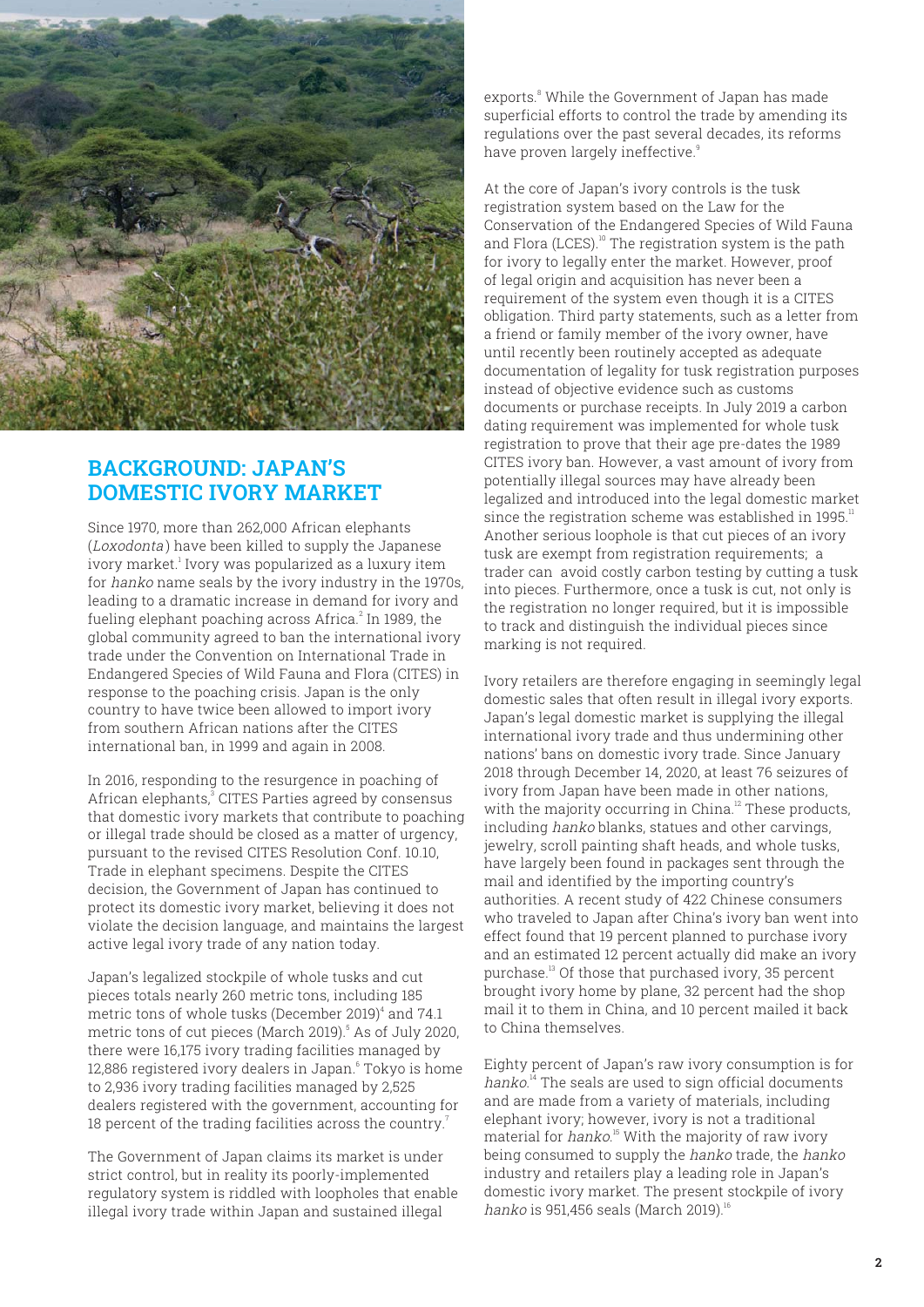## **HANKO RETAILER INVESTIGATION: RATIONALE AND METHODOLOGY**

Given the major role that the hanko industry plays in the ivory market, EIA and JTEF have been monitoring the hanko trade in Japan. In 2018 an investigator contacted hanko retailers via phone in three major urban areas around Tokyo, Osaka, and Nagoya. Fifty-eight percent of the retailers (175/303) were willing to sell an ivory hanko knowing it was destined for export, which is illegal, while 42 percent of them (128/303) refused to sell.<sup>1</sup>

As a follow-up to the 2018 investigation, EIA and JTEF instigated two subsequent investigations to determine retailers' willingness to sell ivory hanko in 2020.

Investigation A targeted 100 of the 128 hanko retailers within the three large urban areas previously investigated.<sup>18</sup> In 2018, all 128 shops declined to sell an ivory hanko knowing the intent was export. In 2020, an investigator posing as a customer presenting the same scenario used in the 2018 investigation, and contacted these 100 shops to determine if they would sell an ivory hanko to the investigator. The inquiries did not seek to determine whether the shops knew that export of ivory hanko is illegal or not since results from 2018 indicated that these previously investigated shops were aware of the export ban.

Investigation B targeted 150 retailers across Japan who were not contacted in the 2018 investigation.<sup>19</sup> These retailers were chosen randomly from the register of ivory business operators $20$  which is compiled by the Japan Wildlife Research Center (JWRC) under the direction of the Ministry of Environment (MoE). The selection of stores covered a representative geographic range in Japan including the majority of prefectures. An investigator, posing as a customer, called these 150 hanko shops in 2020 to determine if they would sell an ivory hanko to the investigator and if they understood that export is illegal. The same scenario from the 2018 investigation was presented: a foreign friend unable to travel to Japan requested the investigator to buy an ivory hanko for them.



Ivory hanko on sale in investigated shop in Nagano. Something like that."

### **INVESTIGATION RESULTS**

#### **Investigation A: Urban Areas Around Tokyo, Osaka, and Nagoya**

The investigator called 100 of the 128 shops that previously declined to sell an ivory hanko intended for export. Seventy-five retailers were in the Kanto large urban area, including 48 within Tokyo, and the remaining 25 were in the Kinki large urban area, which includes Osaka, and the Chukyo large urban area, which includes Nagoya.<sup>21</sup> As seen in Table 1, 76 shops (76%) discussed selling an ivory hanko with the investigator, including 41 within Tokyo (85% of identified shops in Tokyo).

In 2018 all of the 76 shops refused to sell an ivory hanko knowing the customer intended to send it abroad. By contrast, in 2020 38 percent (29/76) of those stores reversed their position, offering to sell an ivory hanko under the same circumstances. Of the 41 shops within Tokyo that discussed the sale, 39 percent (16/41) agreed to sell the ivory hanko.

#### **Investigation B: Most of Japan, Excluding Three Large Urban Areas**

Of 150 hanko shops targeted, 89 (59.3%) responded and engaged in discussions over the phone with respect to selling ivory *hanko*. Forty of the shops (26.7%) had stopped selling *hanko*, either by closing their businesses entirely or switching their focus to concentrate primarily on stationary goods. Two retailers declined to discuss ivory hanko sales over the phone, two no longer sell ivory hanko, and the remaining 17 could not be reached via phone.

The responses of the 89 stores willing to engage in discussions about ivory hanko over the phone with our investigator are displayed in Table 2. Of the 89 shops, 76.4 percent (68/89) attempted to sell the ivory knowing it would be taken abroad and that export is illegal. An additional 14.6 percent (13/89) attempted to sell the ivory hanko but did not seem to know that exporting it is illegal. The vast majority  $-91$  percent (81/89)  $-$  of retailers surveyed were willing to sell an ivory hanko to customers knowing that they intended to ship it internationally.

Results indicate that most hanko retailers are willing to sell ivory knowing that it will be exported internationally, and most are aware that export is illegal. In the 2020 survey of retailers across Japan excluding the large urban areas, a shocking 91 percent (81/89) of retailers were willing to sell ivory hanko knowing it would be exported. Moreover, 84 percent of them (68/81) were aware that export is prohibited.

In some cases, retailers gave guidance to the investigator on how to circumvent the authorities to successfully export ivory, cautioning the investigator that it's illegal to export ivory so they need to hide items carefully. For example, one retailer said "Strictly speaking, it is illegal. So, you must take the risk. But, it won't be found because it's considerably smaller than a liquor bottle or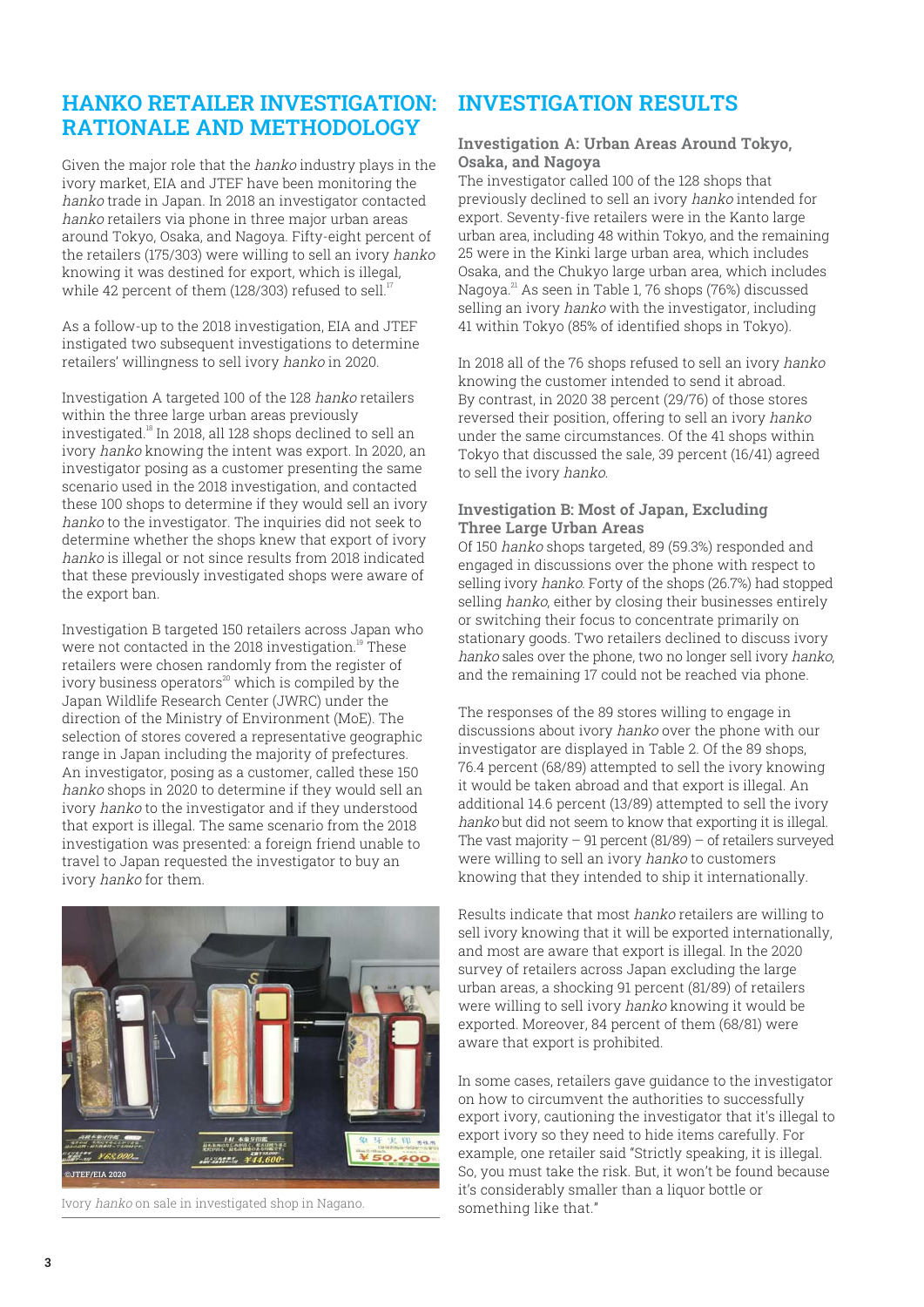**Table 1:** Results of calls to hanko retailers in urban areas around Tokyo, Osaka, and Nagoya (2020)

| <b>Results</b>                                               | <b>Urban Areas around</b><br>Tokyo, Osaka, and Nagoya | <b>Tokyo</b> |
|--------------------------------------------------------------|-------------------------------------------------------|--------------|
| Discussed selling ivory hanko with investigator              | 76 (76%)                                              | 41 (85.4%)   |
| Did not sell ivory hanko                                     | 6(6%)                                                 | 1(2.1%)      |
| Refused to talk about selling ivory hanko on the phone       | 1(1%)                                                 | $0(0\%)$     |
| Did not discuss sales to customer because it is a wholesaler | 1(1%)                                                 | 1(2.1%)      |
| Did not respond to calls*                                    | 7(7%)                                                 | 3(6.3%)      |
| Closed the <i>hanko</i> shop                                 | 9(9%)                                                 | 2(4.2%)      |
| TOTAI.                                                       | 100 (100%)                                            | 48 (100%)    |

\*including no response, hang ups, busy line, and suspicion of alert to investigation

**Table 2:** Categorized responses of hanko retailers across Japan, excluding three large urban areas (2020)

| Category   | <b>Responses of hanko shops</b>                                                                                                                                            |            |
|------------|----------------------------------------------------------------------------------------------------------------------------------------------------------------------------|------------|
|            | - Attempted to sell ivory hanko knowing it was destined for export<br>- Offered to export ivory for the customers<br>- Aware that export is prohibited                     | 3(3.4%)    |
| н          | - Attempted to sell ivory hanko knowing it was destined for export<br>- Refused to send ivory hanko abroad on behalf of the customers<br>- Aware that export is prohibited | 65 (73%)   |
| <b>III</b> | - Attempted to sell ivory hanko knowing it was destined for export<br>- Unaware that export is prohibited                                                                  | 13 (14.6%) |
| IV         | - Refused to sell ivory hanko knowing that the customers intended to export                                                                                                | $8(9.0\%)$ |
| TOTAI.     |                                                                                                                                                                            | 89 (100%)  |

## **GOVERNMENT AWARENESS CAMPAIGN FAILURE**

The hanko investigation results demonstrate the abject failure of the Government of Japan's awareness campaign directed at preventing the illegal export of ivory from Japan. The Government of Japan, through the MoE and the Ministry of Economy, Trade and Industry (METI), has been running an awareness campaign about the illegality of ivory import and export since 2017. Large posters are visible in airports and displayed in ivory retailers' shops in a campaign designed to impact both retailer and consumer behavior. Ivory and hanko associations, such as the Japan Federation of Ivory Arts and Crafts Association (JIA) and the Japanese Seal Engravers Association, have also shared messaging about the illegality of ivory export directed to retailers. Some of this outreach was done as part of the "Public-Private Council for the Promotion of Appropriate Ivory Trade Measures" effort in 2017.<sup>22</sup>

However, these efforts have been largely ineffective, as demonstrated by the involvement of a member of the

JIA as the domestic source of ivory in an illegal export case involving Chinese traders. In November 2017, a Chinese man was arrested when he attempted to board a container vessel anchored at Tokyo Port with 605 pieces of ivory cut in preparation to be made into name seals, valued at US\$2,790. All Japan Ivory Wholesaler Center (All Japan), a member of the JIA, manufactures, wholesales, and retails ivory hanko, and was the source of the ivory. The Asahi Shimbun reported on this criminal case in February 2018 and included a series of photos of the shop in the article. In the photos, a large government awareness campaign poster is clearly visible in the window.<sup>23</sup> The Metropolitan Police Department searched the shop and arrested a board member/ operations supervisor. He and his company received an administrative punishment from Tokyo Customs, $^{24}$  but the prosecution was later dropped.<sup>25</sup>

The All Japan case illustrates the lack of impact a simple awareness campaign sign can have on retailers and customers intent on engaging in illegal activity when the benefits clearly outweigh the costs. The results of the two investigations demonstrate that raising awareness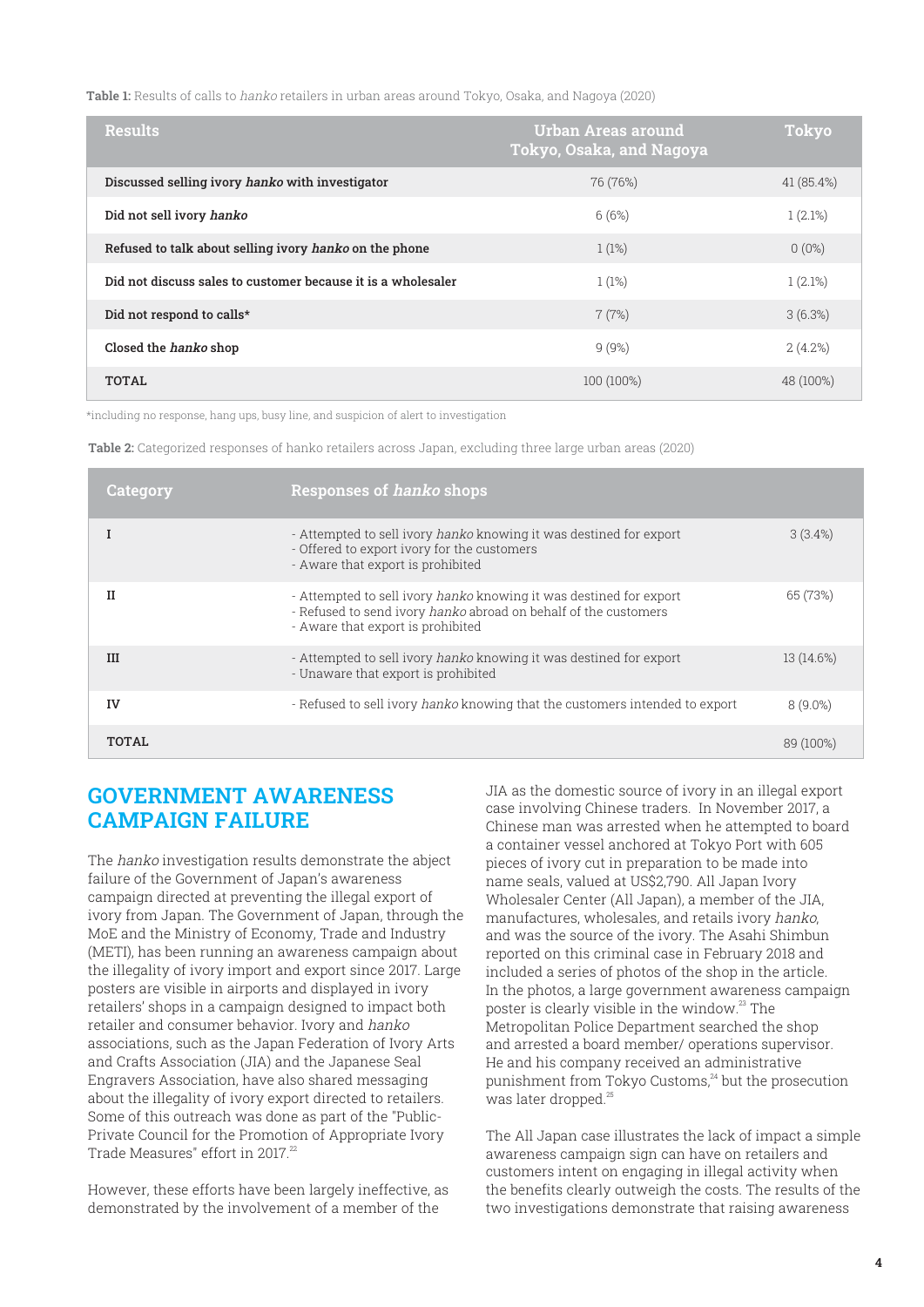

Government of Japan poster warning of the illegality of elephant ivory import and export.

to the businesses about the prohibition on ivory export is largely ineffective as a practical measure for preventing illegal export. It appears that most retailers are willing to disregard the commitment to preventing the export of ivory when presented with an eager customer and potential sale. As long as selling ivory can be considered legal and retailers can avoid direct involvement in export and shift the legal responsibility to the customers, this is unlikely to change. Awareness campaigns designed to eliminate illegal wildlife trade can be effective, but only when there is a sufficient incentive to change behavior, such as effective enforcement of strong laws.

## **TOKYO'S IVORY TRADE**

The failure of the government's awareness campaign is especially obvious in Tokyo, which accounts for 18 percent of Japan's ivory facilities and is arguably the epicenter of Japan's ivory trade. In our investigations, 39 percent of retailers in Tokyo that in 2018 opted not to sell an ivory hanko knowing it would be exported reversed their stance and were willing to engage in a sale in 2020. In the 2017 All Japan case, the ivory was purchased at the shop in Tokyo and managed by an ivory trader registered with the government.

In January 2020, after taking into consideration international momentum to close ivory markets and Tokyo's role as an international city, the Tokyo Metropolitan Government announced the establishment of an Advisory Committee on Regulation of Ivory Trade.<sup>26</sup>



All Japan Ivory Wholesaler Center shop in Tokyo February 2018, with government awareness campaign sign featured in the window. Photos shared with permission by The Asahi Shimbun.

The purpose of Tokyo's ivory trade assessment is to examine the existing regulations and propose measures that Tokyo should take to prevent the illegal trade and export of ivory, including exploring more meaningful measures than those taken by the national government.

## **JAPAN'S ILLEGAL EXPORTS: UNDERMINING OTHER NATIONS' IVORY BANS**

Japan's failure to prevent illegal ivory exports at the border and the failure of the government's awareness campaign pose a threat to international efforts to combat elephant poaching and the illegal ivory trade. Traders are able to exploit loopholes and a lack of border enforcement.

For example, in China the General Administration of Customs, together with other Chinese enforcement agencies, has been able to follow up on evidence from small-scale seizures to initiate subsequent investigations. These investigations have revealed several cases of organized trafficking of ivory and other wildlife products into China. As one case in 2018 demonstrated, the Urumqi Customs intercepted a package mailed from Japan that contained less than one kilogram of ivory and a few red coral products.<sup>27</sup> Chinese authorities launched an investigation that uncovered a sophisticated operation involving an ivory trader based in Yancheng who sold ivory and other wildlife products to a network of buyers located in at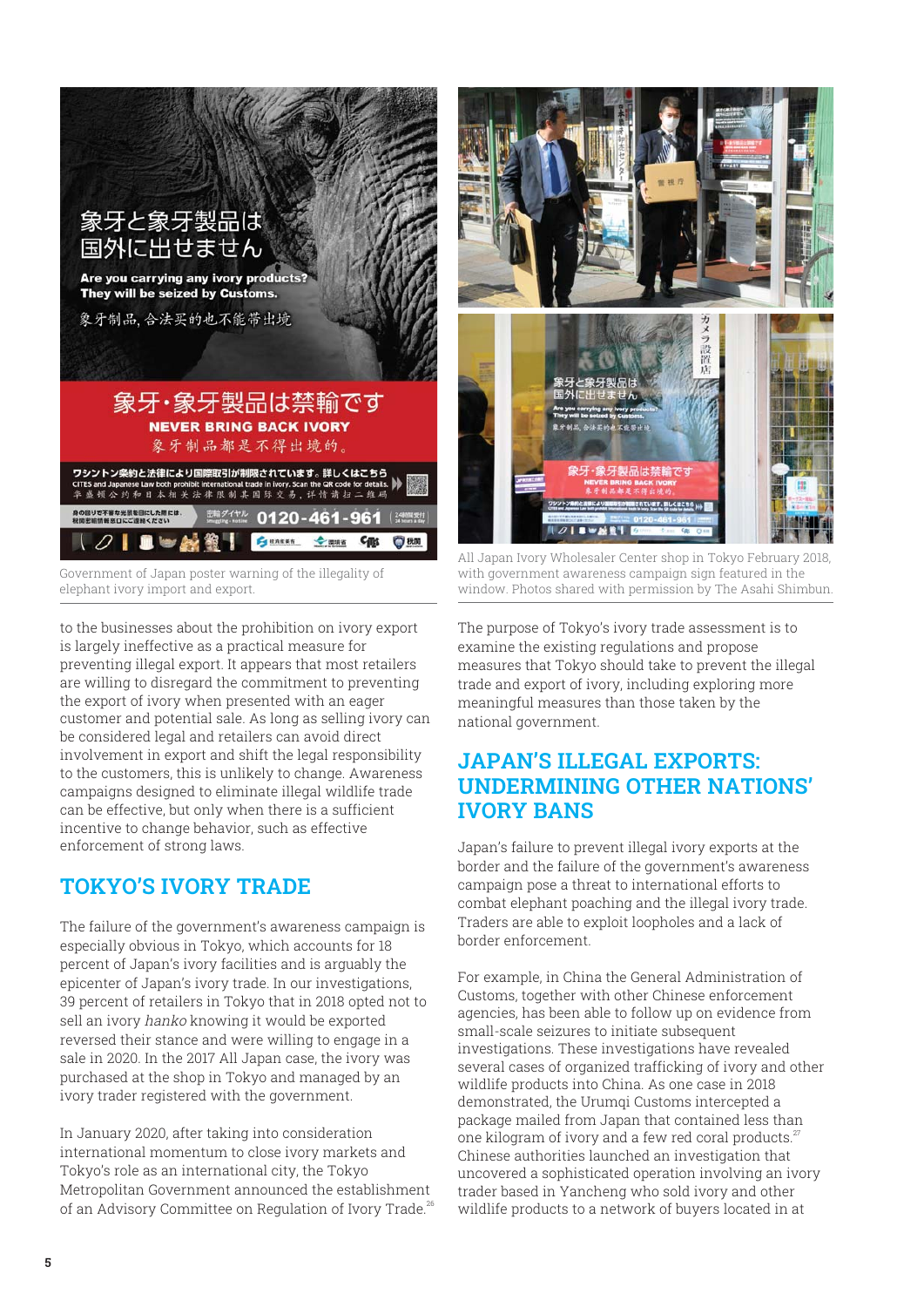least 14 cities in 11 different provinces. The trader worked with two Chinese agents based in Japan where they purchased ivory legally before shipping the products in mis-declared packages from their Osaka warehouse to China.

It is clear that while many seizures of Japanese ivory made in China typically consist of small amounts of ivory, they represent only the tip of the iceberg and are almost certainly an underestimate of the actual level of trade. Japanese ivory has also been seized in jurisdictions outside of mainland China, including Vietnam and Taiwan, in recent years. As other countries continue to close down their own domestic ivory markets, it is likely that ivory consumers, including organized illegal wildlife traders, will increasingly turn to Japan to exploit the readily available source of ivory.



In China, officials have made at least 72 seizures of ivory from Japan between January 1, 2018 and December 14, 2020, according to public sources. See: https://eia-global.org/japansillegalivoryexports

# **CONCLUSION**

**Results from the snapshot investigations are concerning and indicate the need for a completely new approach from the Japanese government. Even though most sellers were aware that ivory exports are illegal, the vast majority of them chose to engage in a sale regardless.**

Retailers who are willing to sell ivory intended for export know they are able to avoid retribution by declining to ship the item. The government's approach of raising awareness without effective enforcement to prevent illegal activity has been a failure, both in terms of reaching retailers and influencing consumer behavior. Japan's flawed approach has been to make superficial regulatory reforms and ask for help from the private sector to comply with CITES and its own laws; however, as long as domestic sales are legal this approach is meaningless and even deceptive.

Japan's legal domestic ivory market continues to contribute to the illegal international ivory trade problem and will continue to do so particularly as other nations implement their own domestic trade bans and consumers shift their attention to the readily available source of ivory offered in open domestic markets. The only clear course of action for the Government of Japan is to close its ivory market. Moreover, in Tokyo, the representative international city, the Tokyo Metropolitan Government should lead by adopting and implementing bold measures to ban ivory trade within its jurisdiction.

## **RECOMMENDATIONS**

#### **FOR THE GOVERNMENT OF JAPAN:**

- Close the ivory market urgently to align with commitments under CITES Resolution Conf. 10.10 (Rev. CoP18).
- Japan Customs should prioritize the interdiction of illegal ivory exports and take necessary actions to implement such a policy.

#### **FOR THE TOKYO METROPOLITAN GOVERNMENT:**

- Prohibit the sale and purchase of ivory, as well as the display or advertisement of ivory for sale, within the Tokyo jurisdiction as soon as possible through an Ordinance adopted by the Tokyo Metropolitan Assembly.
- Before Tokyo's ivory market closure is fully implemented, prior action should be taken, including:
	- Issuing an urgent declaration of a Tokyo policy to pursue being an ivory-free international city;
	- Adopting guidelines on ivory sales to be in effect until a ban enters into force, including advising ivory dealers in Tokyo to suspend ivory sales in accordance with the impending Tokyo policy; and,
	- Implementing an awareness and demand reduction campaign for Japanese consumers and international visitors on the Tokyo policy and the forthcoming Tokyo regulation.
- The Tokyo Metropolitan Police Department should elevate law enforcement efforts to stop the illegal trade and export of ivory.